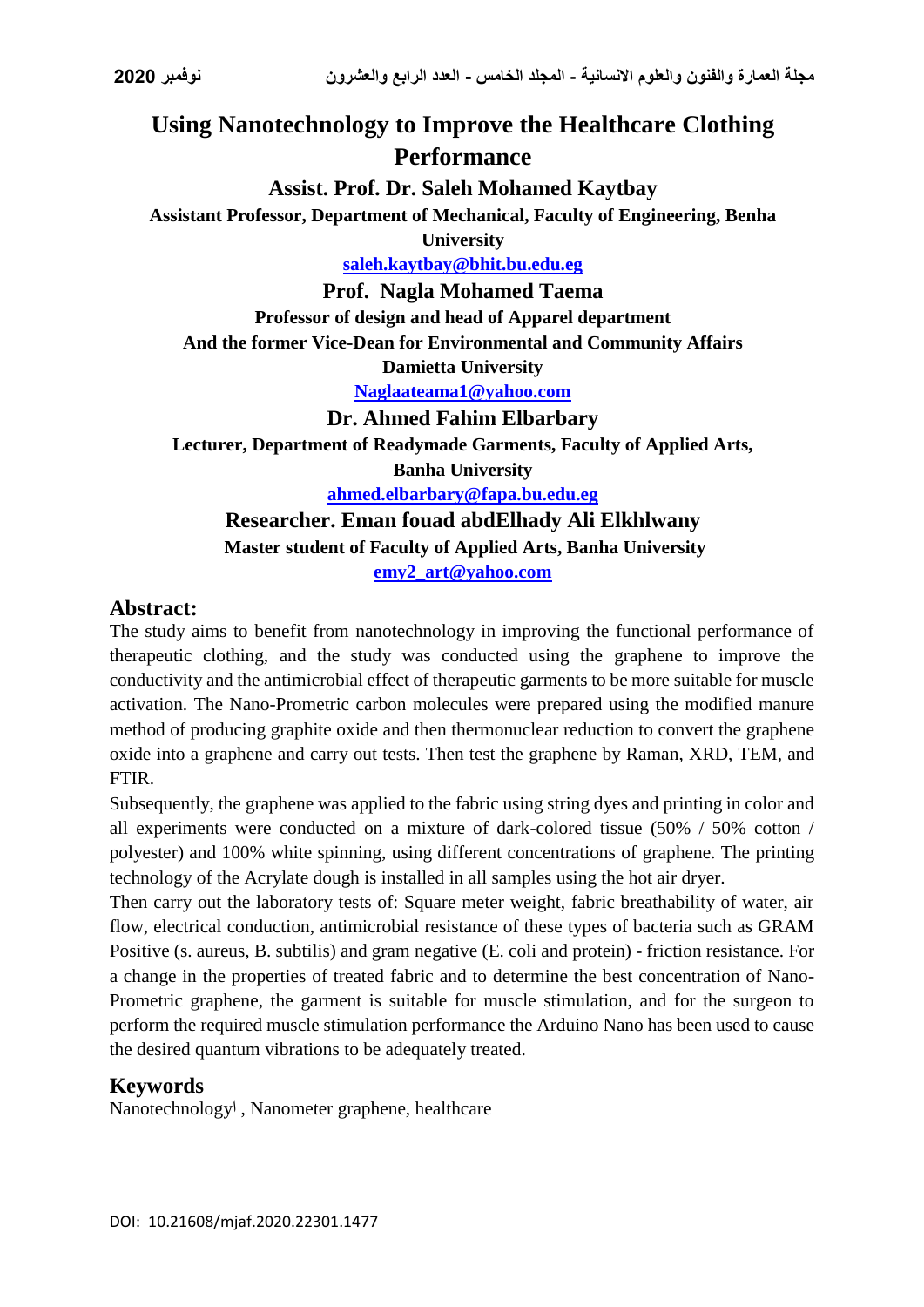# **Introduction:**

There is no doubt that serious scientific studies must keep pace with the age of technology and technical and cognitive openness, where Nano culture and its applications revolutionized many industrial fields, which has led to attract the attention of workers in different fields of research, it is a promising technology that promises a huge leap in all branches of Science by arranging the molecules of matter next to each other in an unimaginable way and at the lowest possible cost, and this is related (to therapeutic clothing), for example the use of graphene Nano metric oxide in health care, so the current research has addressed therapeutic clothing for people through the stimulating activity of the muscles during physical therapy using nanotechnology that adds to the material the property of electrical conduction using graphene as this accelerates the process of time and reduces the number of visits to treatment centers and the implementation of a simple model of sports training suit that commensurate with the nature of exercising.

# **1-2 The problem of the search: - The problem of the research is summarized in the following questions: -**

Q1: How can nanotechnology be used in the production of therapeutic clothing?

Q2: How can nanotechnology be used in therapeutic clothing to increase the effectiveness of physiotherapy?

Q3: How can i improve the functional performance of fabrics used in therapeutic clothing?

# **1-3 The importance of the research: -**

1- Production of therapeutic clothing using nanotechnology.

2- Contribute to the provision of scientific and academic study to link nanotechnology and the garment industry.

3- Taking advantage of the scientific development to spread the concept of therapeutic clothing within the Arab Republic of Egypt.

# **1-4 The rsearch goals: -**

- Study the characteristics and applications of nanotechnology and the extent to which it can be used in the production of therapeutic clothing.

Search terms: -

Nanotechnology: Nanotechnology"

Nanoparticle technology, micro-technology or nanotechnology is the science that is interested in studying the processing of matter on the atomic and molecular scale, nanotechnology is interested in inventing new technologies and methods measured in nanometers, which is part of a thousand micrometers, a fraction of a million millimeters.

Therapeutic Clothing: Healthcare"

Health is maintained or improved by prevention, diagnosis and treatment of the disease and other physical disabilities in humans. which is working on an alternative treatment for what is currently being followed.

Carbon (graphene)

A carbon-related material, two-dimensional crystalline hexagonal structure (also called honeycomb or chicken wire). It is the thinnest material ever known to date, its thickness is equivalent to only one carbon atom.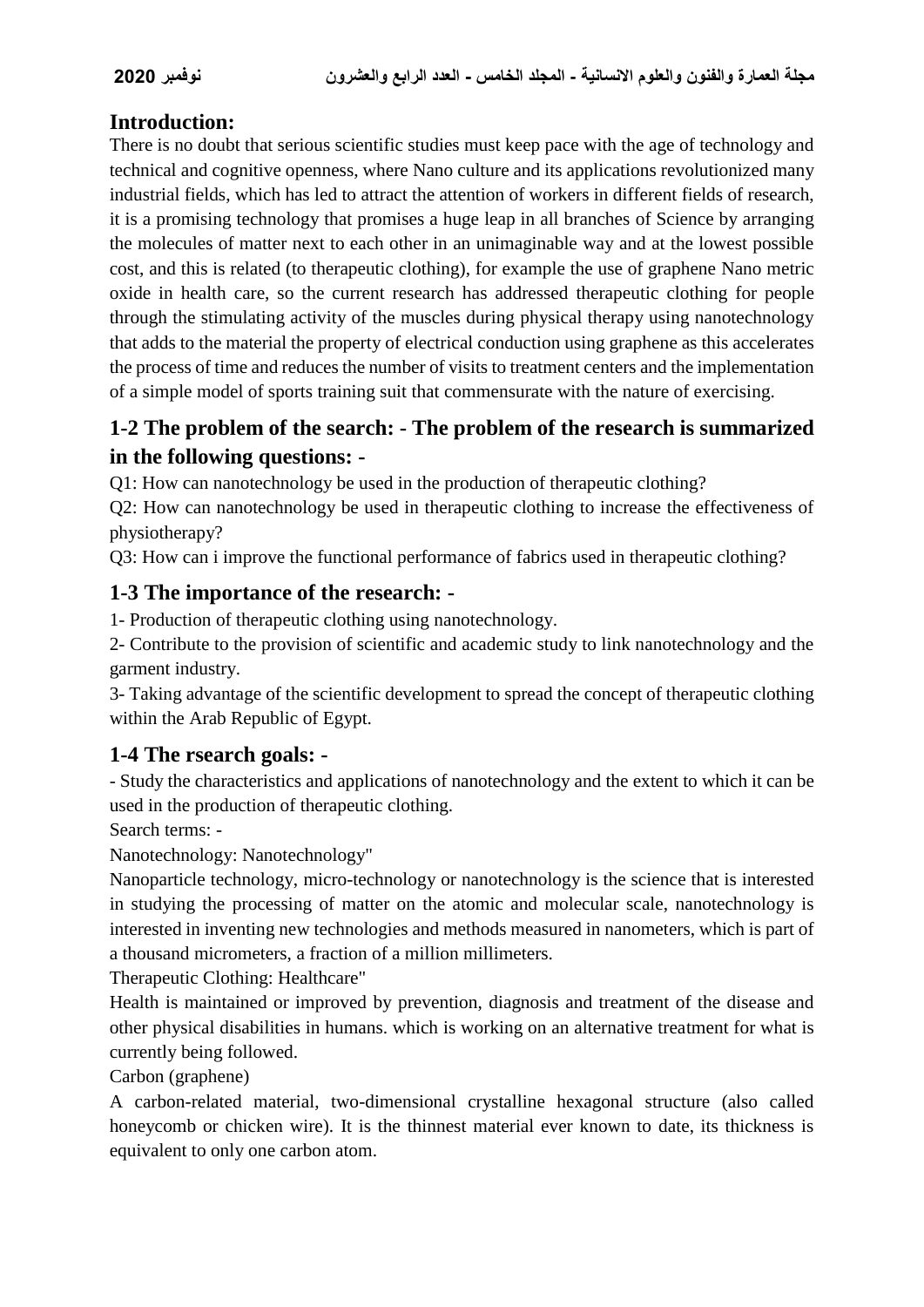Nevertheless, it is considered one of the most powerful known materials. It has a high electrical delivery efficiency that rewards copper connectivity and is the best heat conductor ever. Graphene is almost transparent and absorbs only 2.3 of light, yet it is also too dense to allow it to cross the smallest helium atom through its hexagonal structure،



**Figure (1) for carbon (graphene)**

**Nanotechnology:** Is a technology based on the reduction of granules or the magnification of small materials to be below 100 nanometers and is the smallest unit of measurement of dimension that man has been able to measure to date, and when manufacturing Nano-sized materials the chemical and physical composition of the raw materials used in manufacturing plays an important role in the properties of the resulting nanomaterial, there are two ways to manufacture the size of Nano nuclei in the material: the first way from top to bottom: in which the construction units are reduced to the nanometer level. Building units by inserting individual atoms or molecules into interactions to form chemicals and biological materials, and then introducing these materials into the construction of Nano metric components.

#### **-Nanomaterials shapes:**



**Figure (2) method of manufacturing the nanoscale size of the material**

## **-Characteristic of nanoparticles:**

Electrical conductivity - hardness - ability to change color – transparency

#### **What is graphene?**

Graphene is a single layer of carbon atoms, bound together in repetitive hexagonal patterns, and graphene is about a million times thicker than a normal sheet, so it is thin enough to be considered the only two-dimensional material detected so far.

These layers of carbon atoms are the basis of other important materials, where graphite is formed when graphene is accumulated on top of each other, and carbon nanotubes, another emerging material, are made up of rotating graphene, which are used in bicycles, tennis rackets and even in living tissue engineering.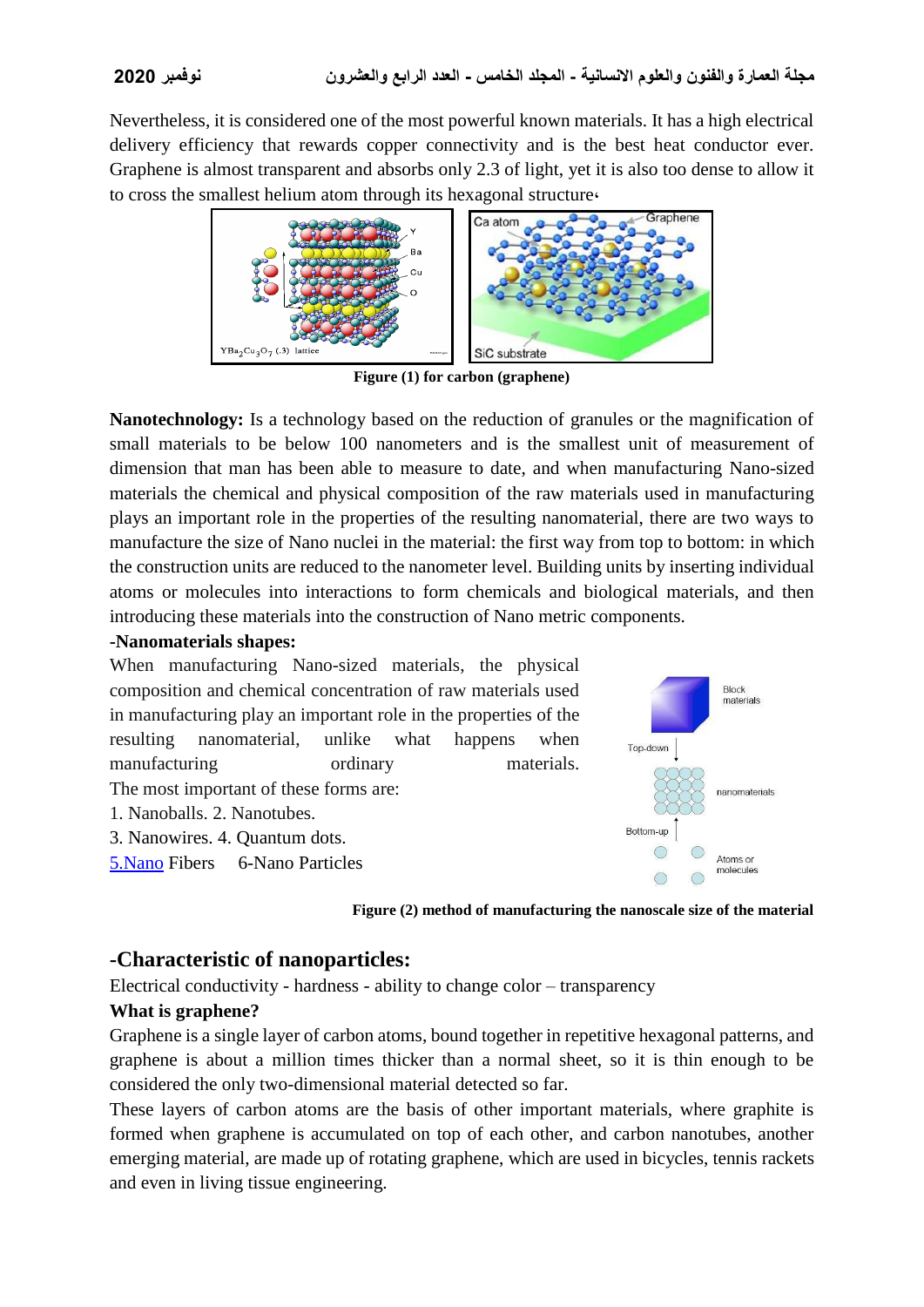## **Nanotechnology applications in textiles:**

- UV protection.  $\blacksquare$  Resistance to dirt.
	-
- Resistance to flames.  $\qquad \qquad$  Control humidity.
	-
- Resistance to bacteria. Resistance to static electricity.



**Figure (3) Applications of nanotechnology in textiles**

## **Smart Textiles:**

#### **Smart textiles are known:**

They are textiles that can feel and interact with the surrounding environmental conditions from mechanical, thermal, chemical, electrical or magnetic sources and adapt to them by integrating functions in the structure, as they are able to sense external conditions (stimuli) and respond to it in a predetermined way.

### **The mutual relationships between modern clothing technology:**

This refers to the term "textronics" to multi-disciplinary approaches in the production and design of textile materials, where science aims at a branch of modern science to strengthen the foundations of the technological field that connects textiles, electronics and knowledge.

#### **Here, the wearable technology itself contains two subsets of interest:**

#### 1- First: Wearable Computer

They are the traditional devices carried on the body that are more based on data processing using the surfaces of computer screens and the second: like smart clothing and devices integrated with clothing that increase the degree of functionality of clothing or affect the function of processing information Using clothing.





**Figure (4) Therapeutic smart clothing**

## **Electronics from wearable industries such as:**

•Medical clothing and healthcare. • Sports clothing and fitness.

- Electronics Consumers. Defense Applications.
- Sports and health care.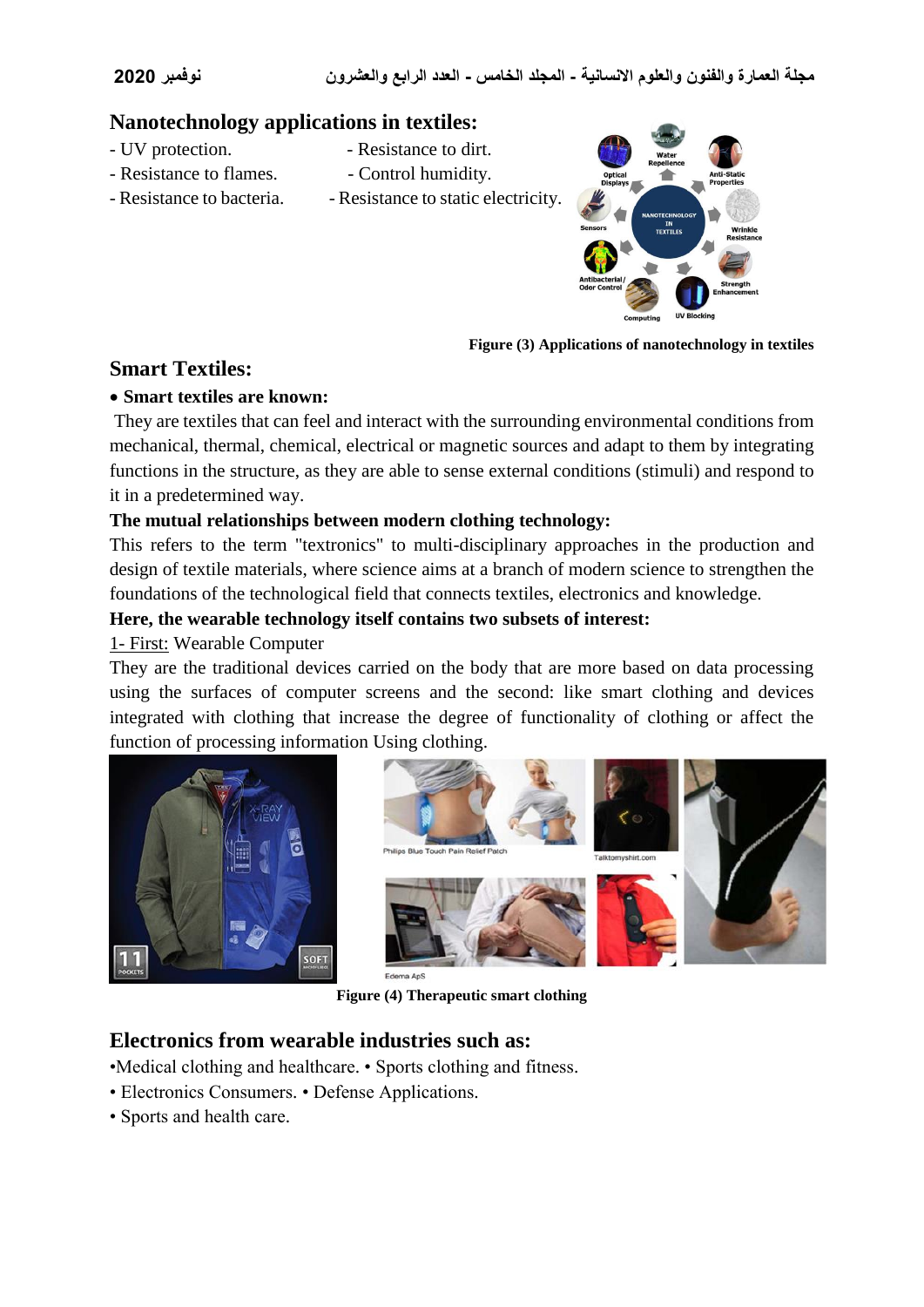### **5-4 smart raw materials:**

A polymer or smart matter can be described as a substance that changes its properties depending on the external conditions or triggers.

Smart clothes are used for special categories and multi-domain:

- 1- Space clothes. 2- Sports wear
	-
- 3- Military clothing. 4. Cosmetic textiles.
- 5- UV protection clothing. 6- Chemical protection clothing.
	-

7- Medical applications (including medical drug delivery systems - bed sensors - sweat detectors - smart bandages to support bones).

# **The treated part of the human body:**

Upper limb structure: consists of shoulder strap, arm, forearm and hand. The shoulder and peritoneal bone are the bones of the shoulder strap, the humerus bone, the arm bones, the heel bone and the ulna bone, while the skeletal of the hand consists of the wrist, hand comb and phalanges.

1-triceps 2-shoulder bone 3-humerus 4-the ulna -5carpals bone 6-wrist 7- hand comb 8-scapula.



**Figure (5) the great hand and arm skeleton**

| $\tilde{\mathbf{z}}$ | material in the treatment<br>The image of the | Inhibition<br>Zone   |                                        |                        |                      | Conductance, Siemens | Fastness to<br>rubbing |                | Concentration of<br>$\%$ | $\mathbf{g}$  | Type of material |
|----------------------|-----------------------------------------------|----------------------|----------------------------------------|------------------------|----------------------|----------------------|------------------------|----------------|--------------------------|---------------|------------------|
|                      |                                               | <b>Gram Positive</b> |                                        | Gram<br><b>Negatve</b> |                      | (uS)                 |                        | We             | graphene                 | Weight        |                  |
|                      |                                               | S.<br>aureu<br>$S -$ | $\boldsymbol{B}$ .<br>subtili<br>$S -$ | $E_{\cdot}$<br>col     | <b>Prot</b><br>$eu-$ |                      | Dr<br>y                | $\mathbf t$    |                          |               |                  |
| $\mathbf{1}$         | <b>PARTS</b>                                  | $\overline{0}$       | $\mathbf{0}$                           | $\overline{0}$         | $\boldsymbol{0}$     | $6.89 \times 10^{6}$ | $3-4$                  | $2 - 3$        | 0.07                     | 2.3<br>00     |                  |
| $\overline{2}$       |                                               | $\overline{7}$       | 8                                      | 8                      | $\tau$               | $12.5 \times 10^6$   | $\overline{4}$         | $2 - 3$        | 0.10                     | 2.3<br>$00\,$ |                  |
| 3                    | <b>SECRETS</b>                                | 14                   | 15                                     | 12                     | 13                   | $23 \times 10^6$     | $\overline{4}$         | $\overline{2}$ | 0.13                     | 2.3<br>$00\,$ | Jers<br>ey       |
| $\overline{4}$       | <b>CONTRACTOR</b>                             | 16                   | 15                                     | 13                     | 14                   | $0.03 \times 10^{7}$ | $\overline{4}$         | $\overline{2}$ | 0.16                     | 2.3<br>$00\,$ |                  |

# **The table shows the results of the tests performed on the treated material**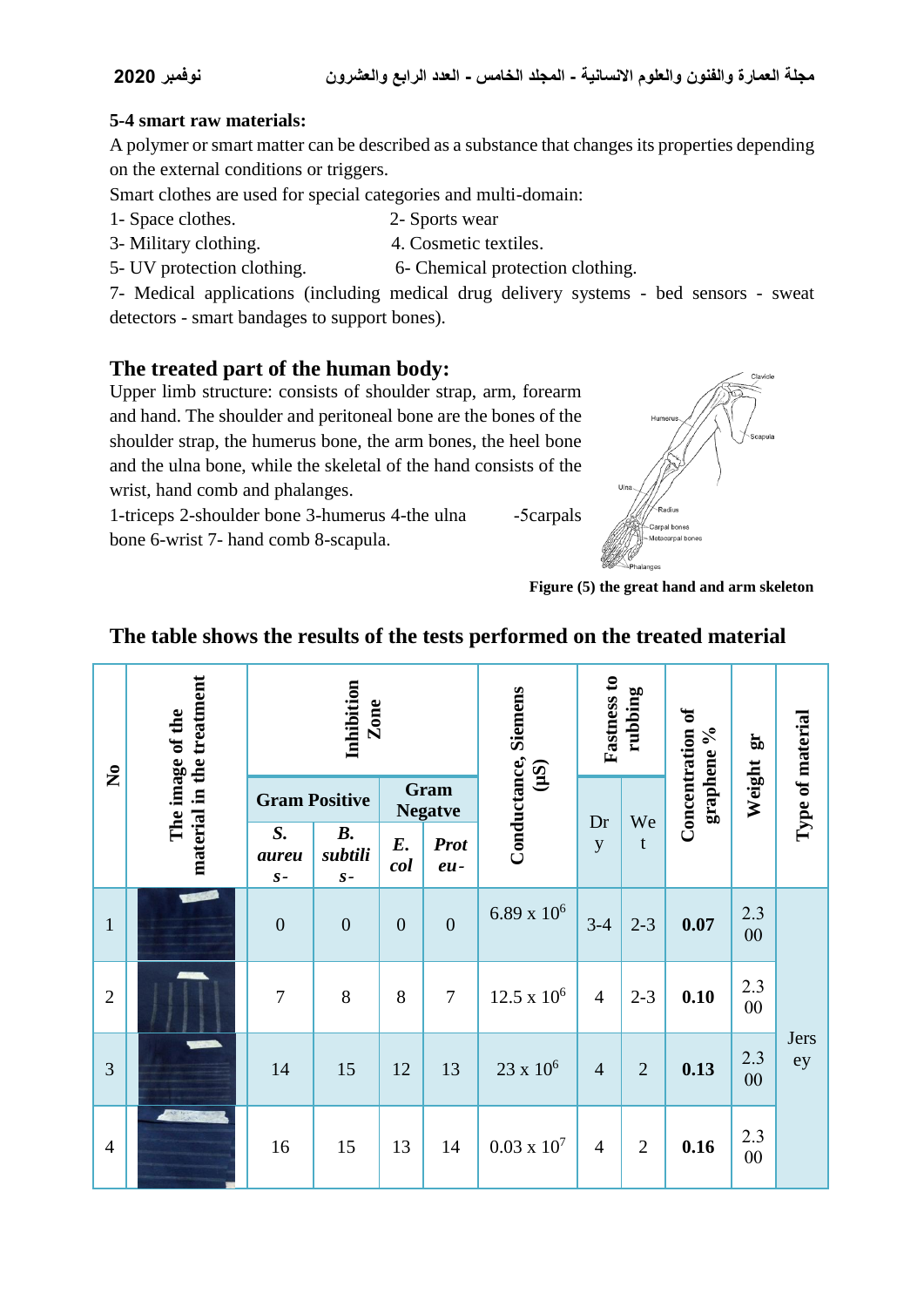|  |               | 18           | 19 | 18 | 18 | $0.63 \times 10^{7}$ | $\overline{4}$ | $2 - 3$ | 0.20 | 2.3<br>00 |  |
|--|---------------|--------------|----|----|----|----------------------|----------------|---------|------|-----------|--|
|  | Ciprofloxacin | 26           | 25 | 22 | 23 | Figure $(7)$         |                |         |      |           |  |
|  |               | Figure $(6)$ |    |    |    |                      | Figure $(8)$   |         |      |           |  |

# **The relationship between the Graphene concentration and Inhibition Zone (before washing)-:**



**Figure (6) Inhibition Zone**

From the illustrated tables and figures we noticed that: the efficiency of grapheme as antimicrobial has increased with the increase of graphene concentration in all types of bacteria and the best result was achieved at concentration of 0.2% even after or before washing, also it was noticed that the application technique of graphene onto the fabric with colorless binding agent showing a very good wash-fastness.

**The relationship between the Graphene concentration and Conductivity (before washing)-:**



**Figure (7) Conductance, Siemens (µS)**